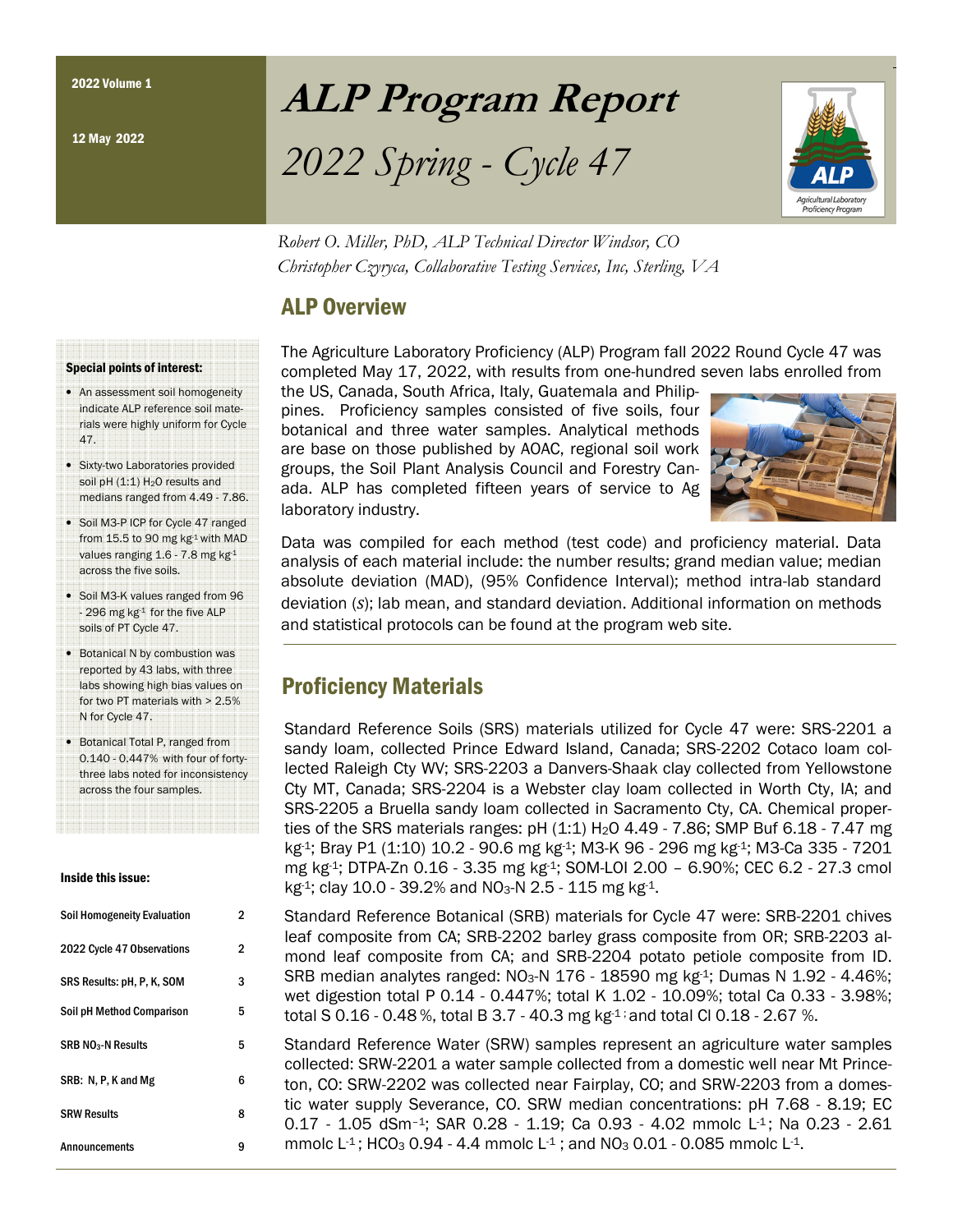#### Soil Homogeneity Evaluation



"..soil pH, Buf pH A&E, Olsen P and SOM-WB analysis Stdev values for Cycle 47 met homogeneity standards."

SRS material homogeneity was evaluated based on soil test codes pH  $(1:1)$  H<sub>2</sub>O, buffer pH Adams Evans, EC  $(1:1)$ , P Olsen, K Olsen, NO<sub>3</sub>-N and SOM-WB on analysis of six jars of each PT soil, each in analyzed in triplicate by an independent laboratory. Homogeneity results were within acceptable limits for all soils, with the lowest noted for pH H2O. Homogeneity was also evaluated on SRB and SRW matrix samples.

| Sample          | pH (1:1) H <sub>2</sub> O |      | Olsen P<br>(mg kg-1) |     | $NO3-N$ (mg kg-1) |      | SOM-WB<br>(% ) |      |
|-----------------|---------------------------|------|----------------------|-----|-------------------|------|----------------|------|
|                 | Mean 1                    | Std  | Mean                 | Std | Mean              | Std  | Mean           | Std  |
| SRS-2201        | 4.49                      | 0.02 | 33.2                 | 2.3 | 135               | 1.3  | 3.89           | 0.28 |
| SRS-2202        | 5.48                      | 0.02 | 17.3                 | 1.0 | 141               | 1.2  | 4.55           | 0.22 |
| <b>SRS-2203</b> | 7.80                      | 0.02 | 3.8                  | 0.3 | 63.5              | 0.5  | 1.25           | 0.19 |
| <b>SRS-2204</b> | 6.15                      | 0.02 | 4.7                  | 0.2 | 10.8              | 0.3  | 7.29           | 0.26 |
| <b>SRS-2205</b> | 7.09                      | 0.02 | 18.1                 | 0.5 | 2.4               | 0.05 | 1.81           | 0.09 |

Table 1. ALP soils homogeneity evaluation 2022, Cycle 47.

<sup>1</sup>Statistics based on six randomly selected soil replicates, each analyzed in triplicate ALP Cycle 47.

### 2022 Cycle 47 Observations

Results for soil pH (1:1) H2O (test code 115) analysis inter-lab MAD values for Cycle 47 averaged 0.07 pH units across the five soils. Median within lab pH standard deviation was 0.04 pH units. Soil Organic C values for the cycle 47 ranged form 0.821 to 3.947% SOC. SRS-2201 had an abnormally low extractable M3-Ca (Test code 140) of 315 mg kg-1, likely associated with sandy loam soil series and low CEC. M3-Ca MAD values ranged 29 - 616 mg kg-1 and M3-Mg MAD values ranged 3.6 to 73 mg  $kg<sup>1</sup>$  for the five soils. For soils SRS-2204 and SRS-2205 M3-P colorimetric intra-lab standard deviations were consistently 20 - 40% lower than values for the M3-ICP method. The higher M3-P colorimetric within lab standard deviation for SRSR-2204 maybe related to the higher clay content and/or cropping history of the collection site, a corn field in in Worth county, Iowa.

Across the four botanical samples Dumas combustion N MAD values averaged 0.056% nitrogen with intra-lab median s of 0.041%, 0.036%, 0.036% and 0.045%, respectively. Botanical sample SRB-2202 had a very low median B with a concentration of 3.7 mg  $kg<sup>1</sup>$  and with a MAD of 0.43 mg kg<sup>-1</sup>. The potato leaf composite sample SRB-2204 had higher median concentrations of NO<sub>3</sub>-N, NH4-N, K, Na, Cu, and Ba and relative to the other three botanical samples. Consistent with past ALP cycles for 2022, cycle 47 intra-lab relative variability results were lowest for combustion N than other macro elements across all four botanical samples.

Water EC results showed high consistency across samples. Across the three water samples EC Median values ranged from 0.175, 0.179 and 1.054 dSm<sup>-1</sup>, respectively. Mg values ranged from 0.178 - 5.47 molc L-1 across the three ALP water samples with MAD values ranging 0.020 to 0.23 molc  $L$ <sup>1</sup>. Sample SRW-2203 had CI 0.54 molc  $L$ <sup>1</sup> with a MAD of 0.02 molc  $L$ <sup>1</sup>.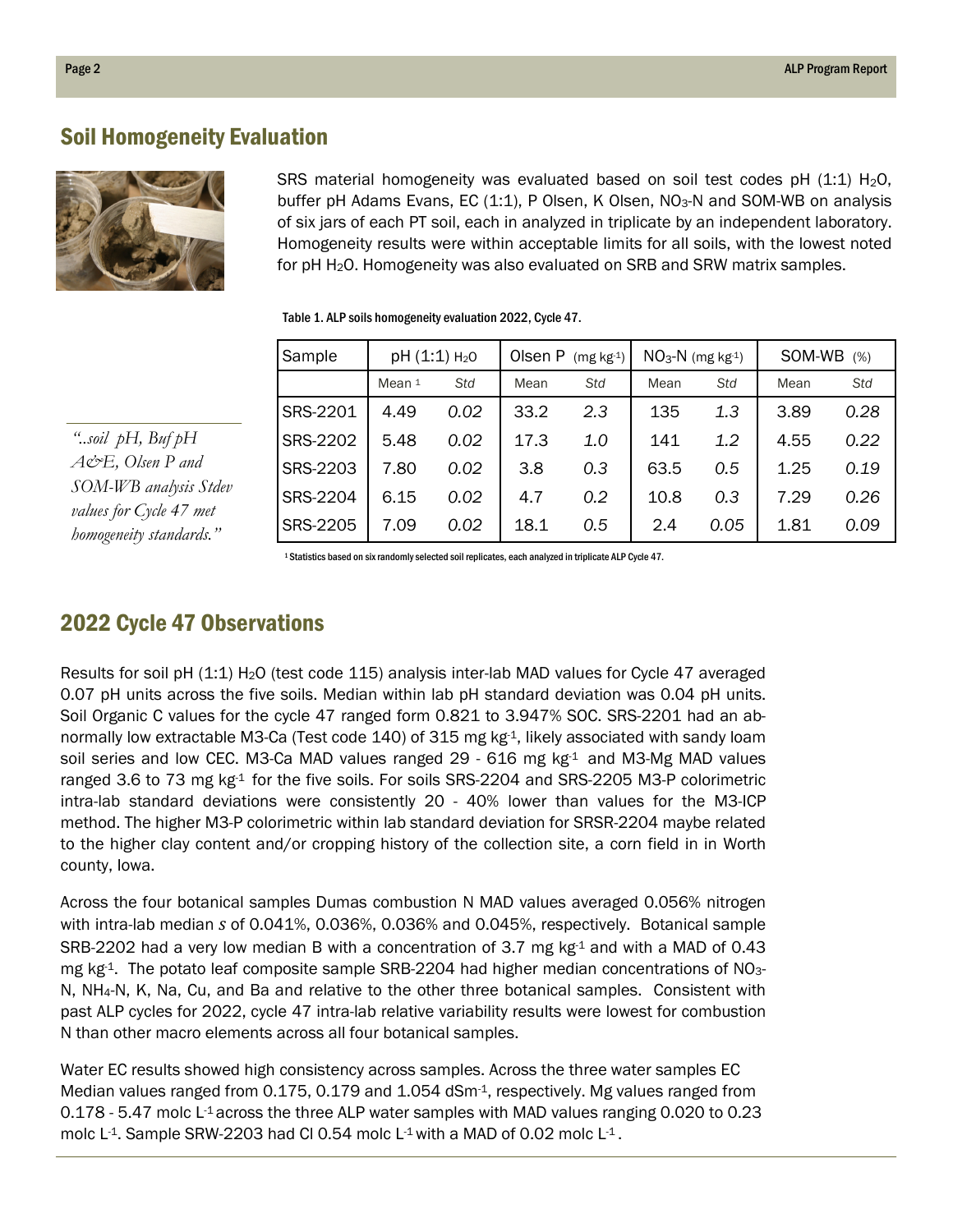#### $SRS - pH (1:1)_{H2O}$

Sixty-two laboratories provided ALP results for soil pH  $(1:1)$  H<sub>2</sub>O (test code 115). Soils ranged from acid to alkaline, median range 4.49 - 7.86. Lab results were ranked low to high based on sample SRS-2201 (see Figure 1) with median pH designated by horizontal lines for each soil. Generally soils SRS-2201 and SRS-2202 showed good consistency across labs. Labs #1 lines for each soil. Generally soils SRS-2201 and SRS-  $\frac{1}{2}$ <br>2202 showed good consistency across labs. Labs #1  $\frac{1}{2}$ <br>#2, #4 and #5 showed consistent high bias on all  $\frac{1}{6}$ soils. Labs #6, #45, and #62 were inconsistent across soils. Source of bias is likely associated with ISE performance and/or method compliance. Inconsistency could be result of extract carry-over.

pH precision across the five ALP soils indicates very high precision, with median intra-lab standard devia- Figure 1. pH (1:1) H<sub>2</sub>O distribution plots for SRS materials, ALP 2022 Cycle 47. tion (s) values ranging from 0.015 to 0.031 pH units,

the lowest noted for SRS-2201. Five labs had poor precisions, with standard deviations exceeding consensus median intra-lab s. Specifically s for labs  $#2, #9, #11, #20,$  and  $#45$  exceeded 0.10 pH units for SRS-2203. Soil SRS-2201 was the least variable with respect to intra-lab variance.

#### SRS - Phosphorus: Bray P1, Bray P2, Olsen, Modified Morgan, M1, and M3

Bray P1 results were reported by twenty-six labs. M3- P ICP was reported by 41 labs. Median soil Bray P1 values ranged from 10 - 79 mg kg-1 PO<sub>4</sub>-P; Olsen P 4.9 to 35 mg  $kg<sup>1</sup>$  P; Bray P2 ranged from 44 to 118 mg  $kg<sup>1</sup>$  P; and M1-P from 2.7 to 41.8 mg  $kg<sup>1</sup>$  P, across the five soils. Ranking lab results based on sample SRS-2201, median Bray P1 concentrations are shown in indicated in Figure 2. Soil SRS-2201, highest in concentration was highly variable between labs. Soils SRS-2204 and SRS-2205 had near identical concentrations of 11 mg  $kg<sup>-1</sup>$  P; soils SRS-2202 and SRS-2205 had similar Bray P1 concentrations. Lab #1 had consistently low bias across all five soils. Labs #13 #18 and #24 were inconsistent across soils three of five soils.

140 130 SRS-2201 SRS-2202 120 SRS-2203 110 SRS-2204 SRS-2205100 kg) Bray P1 (mg/kg) 90  $\mathbf{g}$ 80 70  $\overline{\mathbb{L}}$ 60 ਤੇr ay 50 40 30 20 10 0 1 2 3 4 5 6 7 8 9 10 11 12 13 14 15 16 17 18 19 20 21 22 23 24 25 26

Figure 2. Bray P1 distribution plots for SRS materials, ALP 2022 Cycle 47.

#### Six labs reported M3-P Spec median concentrations

ranging 3 - 79 mg kg<sup>-1</sup> P. Nine laboratories reported Bray P2 with medians ranging 44–118 mg kg<sup>-1</sup> P and three results for Modified Morgan P, with medians ranging from  $1.5$  -  $12.7$  mg kg<sup>-1</sup> PO<sub>4</sub>-P. Modified Kelowna was reported by two laboratories ranging from  $7.6$  - 60 mg kg $4P$  and total P (US-EPA 503) ranged 392 - 667 mg  $kg<sup>1</sup>P$  with the highest concentration noted for SRS-2201.

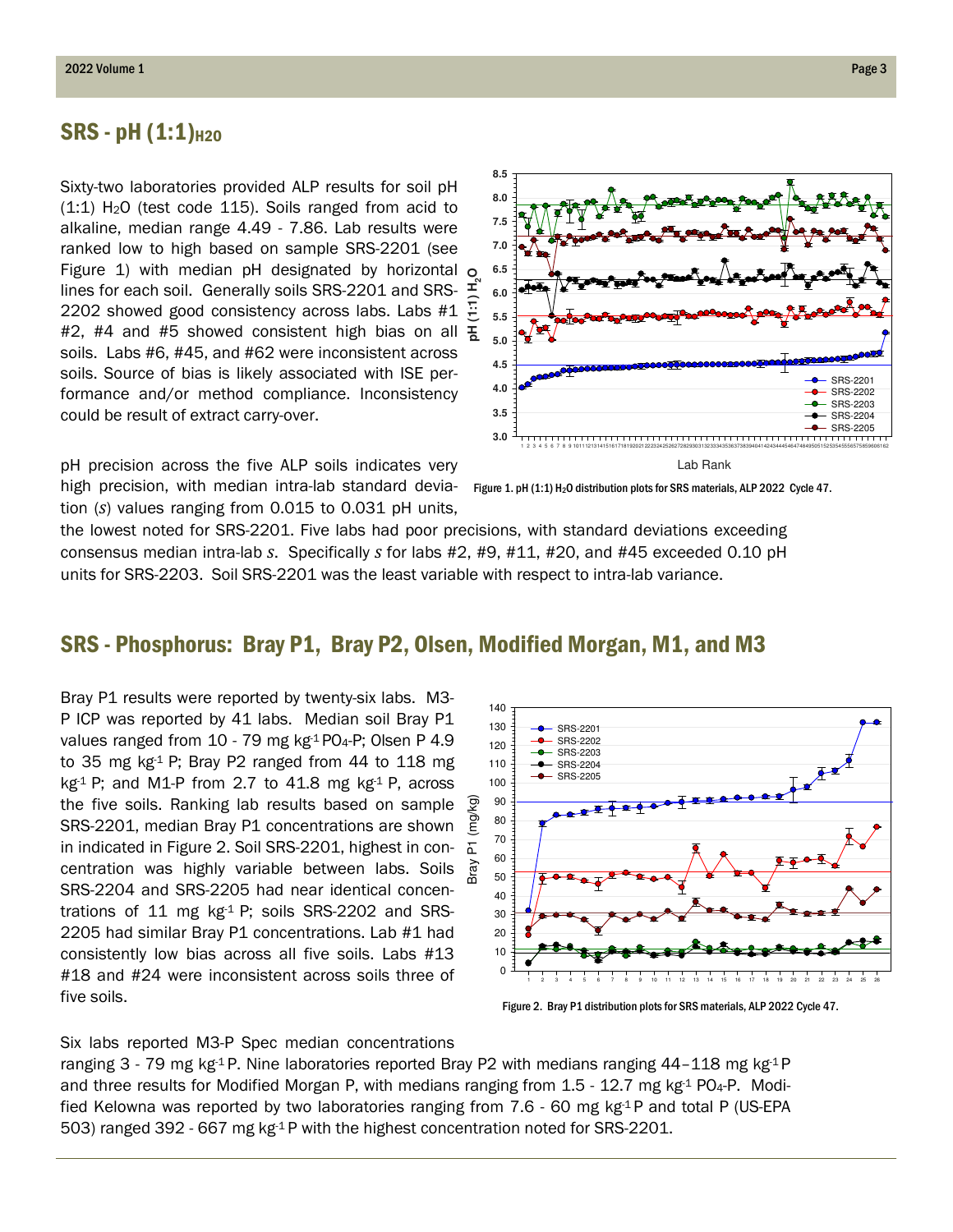#### SRS - Potassium

Forty laboratories provided ALP results for soil M-3 K (test code 159) results. Results were ranked low to high based on sample SRS-2203 (see Figure 3). Soil SRS-2201 and SRS-2204 were the most inconsistent across labs #1 - #36. The source of the variability is unknown. Labs #1, #37 and #38 were incon-

sistent across the five soils for M3-K. Source of inconsistency is likely related to sample extraction, analysis instrument and/or method compliance.

M3-K intra-lab s values were lowest for soil SRS-2201, with a median intra-lab value of 1.6 mg  $kg<sup>-1</sup>$  K and highest for SRS-2203 with a value of 4.4 mg  $kg<sup>-1</sup>$ . M3-K within-lab precision across the ALP soil materials indicates very good precision, generally, for soils with less than 200 mg  $kg<sup>-1</sup>$  K. Precision was poor (based on intralab s) for five labs which exceeded 12 mg  $kg<sup>-1</sup>$  K on SRS-2203. Labs #30 and # 39 had poor precision on three of four soils for cycle 47. Poor precision is attributed to extraction and/or analysis instrument operation.



Figure 3. Extractable K distribution plots for SRS materials, ALP 2022 Cycle 47.

#### SRS - SOM-LOI

Forty-three laboratories provided ALP results for soil SOM-LOI (test code 183). Soil Median SOM-LOI values ranged from 1.36 to 5.20%. Results were ranked based on sample SRS-2202 (see Figure 4). Sample SRS-2201 had high consistency. Labs #2 , #31, #39 and #43 had inconsistency across the five soils. Source of bias is likely



related to muffle furnace operation and/or method compliance.

SOM-LOI precision across the five soils indicates high intra-lab precision, with median  $s$  values ranging from 0.028 to 0.058% SOM-LOI, highest for SRS-2204. Across labs, s values for SRS-2201 ranged from 0.007 - 0.554%. Across soils low precision was noted for several laboratories. Specifically s for labs #18, #130, #32, #37 and #43, exceeded 0.20% SOM-LOI for SRS-2102. Lab #30 had poor precision on three of five soils. Poor precision may be associated with muffle furnace crucible position and furnace heating time.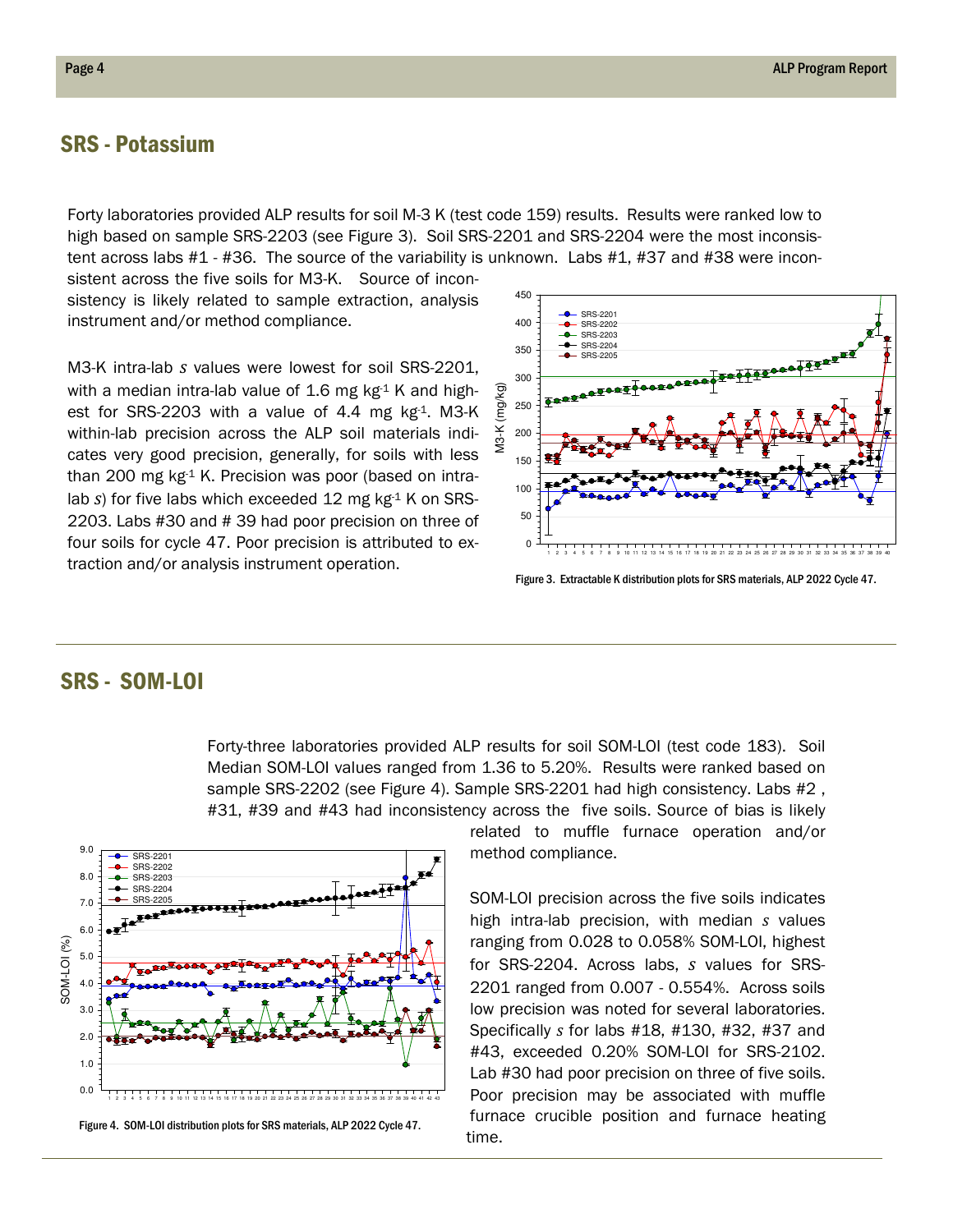#### SRS - pH method comparison

A comparison was made of two soil pH methods, pH 1:1 H<sub>2</sub>O and pH 1:1 0.01 M CaCl<sub>2</sub> (test codes 116 and 118) for cycle 47 (see Figure 5). Sixty-two labs reported results for the pH 1:1 H<sub>2</sub>O and sixteen for pH 1:1 0.01 M CaCl<sub>2</sub>. pH method medians differences

range from 0.16 to 0.59 pH units, with the pH  $1:1$  0.01 M CaCl<sub>2</sub> consistently lower. For soil SRS-2203, pH 1:1 H2O had higher intra-lab variability resulting in a MAD of 0.066 pH units, whereas the value for pH 1:1 0.01 M CaCl<sub>2</sub> was 0.035 pH units.

Across laboratories intra-lab precision, as noted by the length of the error bars, is consistently narrower for the pH  $1:1$  0.01 M CaCl<sub>2</sub> method.

Overall, there was greater inter-lab and intra-lab consistency for the soil  $pH$  1:1 0.01 M CaCl<sub>2</sub> method.



Figure 5. Comparison of two soil pH methods, Cycle 47.

#### SRB - NO3-N

Twenty-six laboratories provided ALP results for NO3-N by cadmium reduction and ISE (test codes 202, 203 and 204). Median values are designated by horizontal lines for each of the four botanical materials labs based on sample SRB-2201 (see Figure 6). Lab #5 had extreme high results for SRS-2203. The data plot shows labs #24—#26 were bias high on three of four samples.

Botanical NO3-N (test code 202) results for cycle 47 indicate very high precision, with intra-lab median standard deviation  $(S)$  values ranging from 7.2 to 283 mg  $kg<sup>-1</sup>$  for the four samples. Individual lab  $NO<sub>3</sub>-N$  by cadmium reduction (test code



Figure 6. Nitrate distribution plots for SRB materials, ALP 2022, Cycle 47.

202) intra-lab s values for SRB-2201 ranged from  $2.0 - 201$  mg kg $4$ ; SRB-2202 ranged from  $1.0 - 1$ 174 mg kg<sup>-1</sup>, SRB-2203 ranged from  $4 - 2253$  mg kg<sup>-1</sup> and SRB-2204 ranged from 86 1615 mg  $kg<sup>1</sup>$  Lab #15 had consistently high standard deviations for two of four samples. Three labs were flagged for poor precision.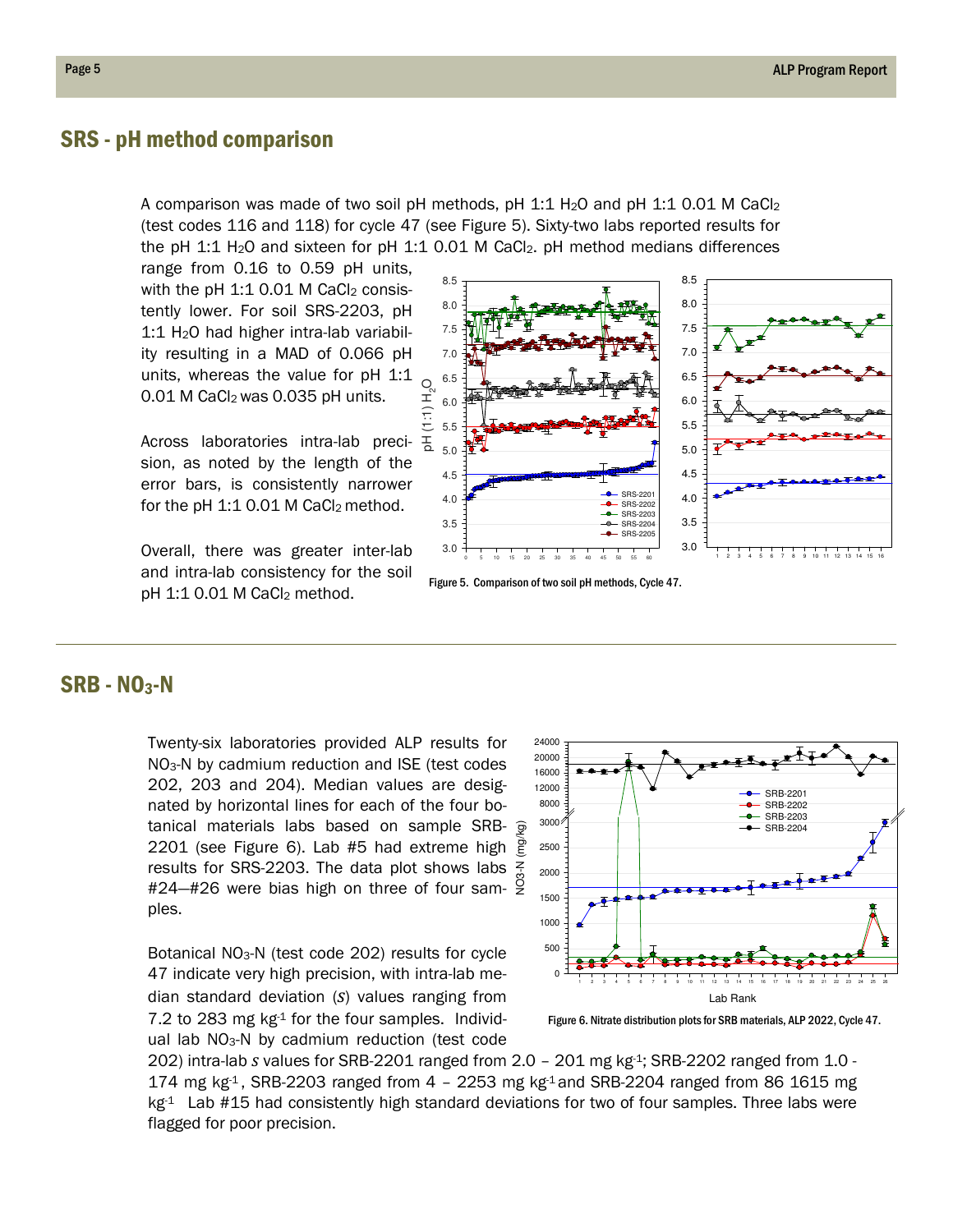#### SRB - Dumas Nitrogen and TKN

Forty-two laboratories provided ALP results for botanical Dumas (Combustion) Nitrogen (test code 210) and seven labs for TKN (Test code 209) for Cycle 47. Median values are designated by horizontal lines for each material and labs results ranked low to high based on sample SRB-2201 (see Figure 7). Labs #5, #32 and #36 were inconsistent for SRB-2202

and SRS-2203 relative to SRB-2201. It is note worthy that TKN was inconsistent and lower than Dumas for SRB-2204.

Dumas N results indicate very high precision across all labs for all samples. Individual lab Dumas median N lab s values for SRB-2201, was 0.016% N, SRB-2202 was 0.015% N, SRB-2203 was 0.012% N, and SRB–2204 was 0.020% N. Lab #5 and #19 had consistently high standard deviations on three of four PT samples. Lab TKN median  $s$  values for SRB-2201 was 0.037%, SRB-2202 was 0.011% TKN, SRB-2203 was 0.035% TKN nitrogen and SRB-2204 was 0.049% TKN nitrogen.



#### SRB - Phosphorus

Forty-five laboratories provided ALP results for Cycle 47 phosphorus (P) (test code 212). Botanical results median values are designated by horizontal lines for each botanical material and labs results are ranked low to high based on sample SRB-2201 (see Figure 8). Consistent high bias was noted for labs #42 - #45. Labs #9, #38 and #40 showed inconsistency. Source of inconsistency is likely related to sample di-

gestion, analysis instrument and/or test code method compliance.

Botanical P results indicate very high precision, with median intra-lab standard deviation  $(S)$ values ranged 0.003 to 0.012 % P for test code 2102 across the four botanical samples. Individual lab intra-lab s values for SRB-2201; ranged from 0.001 - 0.041% P; SRB-2202 ranged from 0.001 – 0.026 % P and SRB-2203 0.001 - 0.023 % P; and SRB-2204 0.001 - 0.062 % P. Lab #5 had a high standard deviation exceeding 0.041 % P on SRB-2201 PT sample. One lab was flagged for poor precision for botanical P for Cycle 47. The state of the Section of Figure 8. Phosphorus distribution lab plot for SRB materials, ALP 2022 Cycle

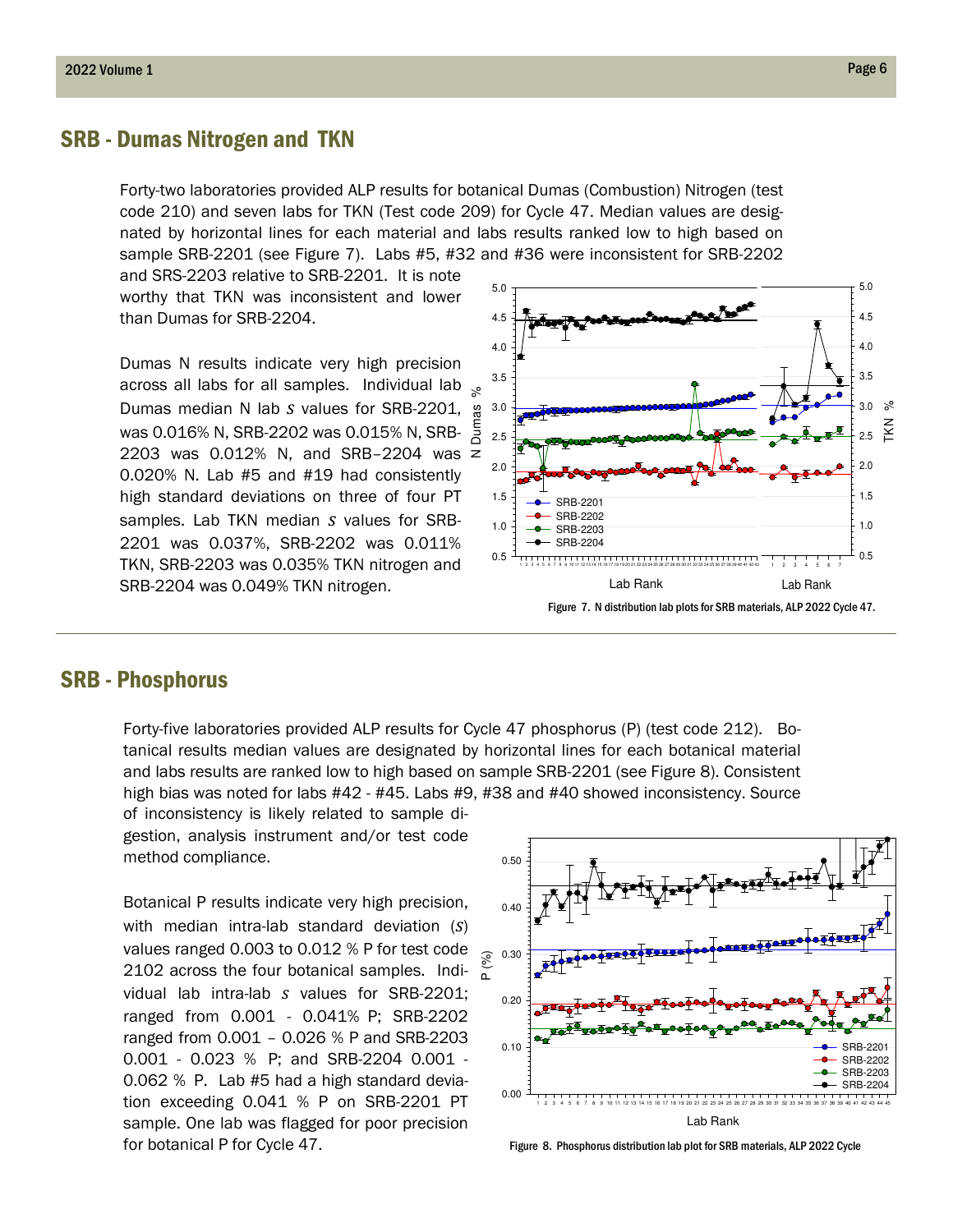#### SRB - Potassium

Forty-five laboratories provided ALP results for potassium (K) (test code 213). Median values are designated by horizontal lines for each botanical material and labs results are ranked low to high based on sample SRB-2201 (see Figure 9). Labs #1, #2, #21, #42, #43 and #45 were inconsistent. Source of bias is related sample digestion, analysis instrument and/or method

compliance.

Botanical K results indicate very high precision, with intra-lab median standard deviation  $(S)$ values ranging from 0.015 to 0.168 %K for test code 213 across the four samples. Individual lab intra-lab s values were: SRB-2201, ranged from 0.001 - 0.303 % K; SRB-2202, 0.001 -0.152 % K; SRB-2203, 0.002 - 0.322 % K; and SRS-2204, 0.001 - 0.901 % K. Lab #6 had high standard deviations exceeding 0.30 %K on three of four samples. One lab was flagged for poor K precision for Cycle 47.



#### SRB - Magnesium

Forty-four laboratories provided ALP results for Magnesium (Mg) (test code 215). Result median values are designated by horizontal lines for each botanical material and individual labs results are ranked low to high based on sample SRB-2201 (see Figure 10). Across samples

labs #43 and #44 exhibited high bias. Labs #4, #8, and #23 were inconsistent. Source of bias is likely related sample digestion, analysis instrument and/or method compliance.

Botanical Mg results indicate very high precision, with median intra-lab standard deviation (S) values  $\frac{1}{\infty}$  ranged from 0.002 to 0.011 % Mg for across the  $\frac{1}{\infty}$ ranged from 0.002 to 0.011 % Mg for across the  $\leq$ four botanical samples. Individual lab intra-lab s values for SRB-2201; ranged from 0.001 - .028 % Mg; SRB-2202 ranged from 0.002 – 0.010 % Mg; SRB-2203 0.001 - 0.095 % Mg; and SRB-2204 0.001 - 0.040 % Mg. Lab #8 had consistently high standard deviations for three samples. One lab was flagged for poor Mg precision for Cycle 47.

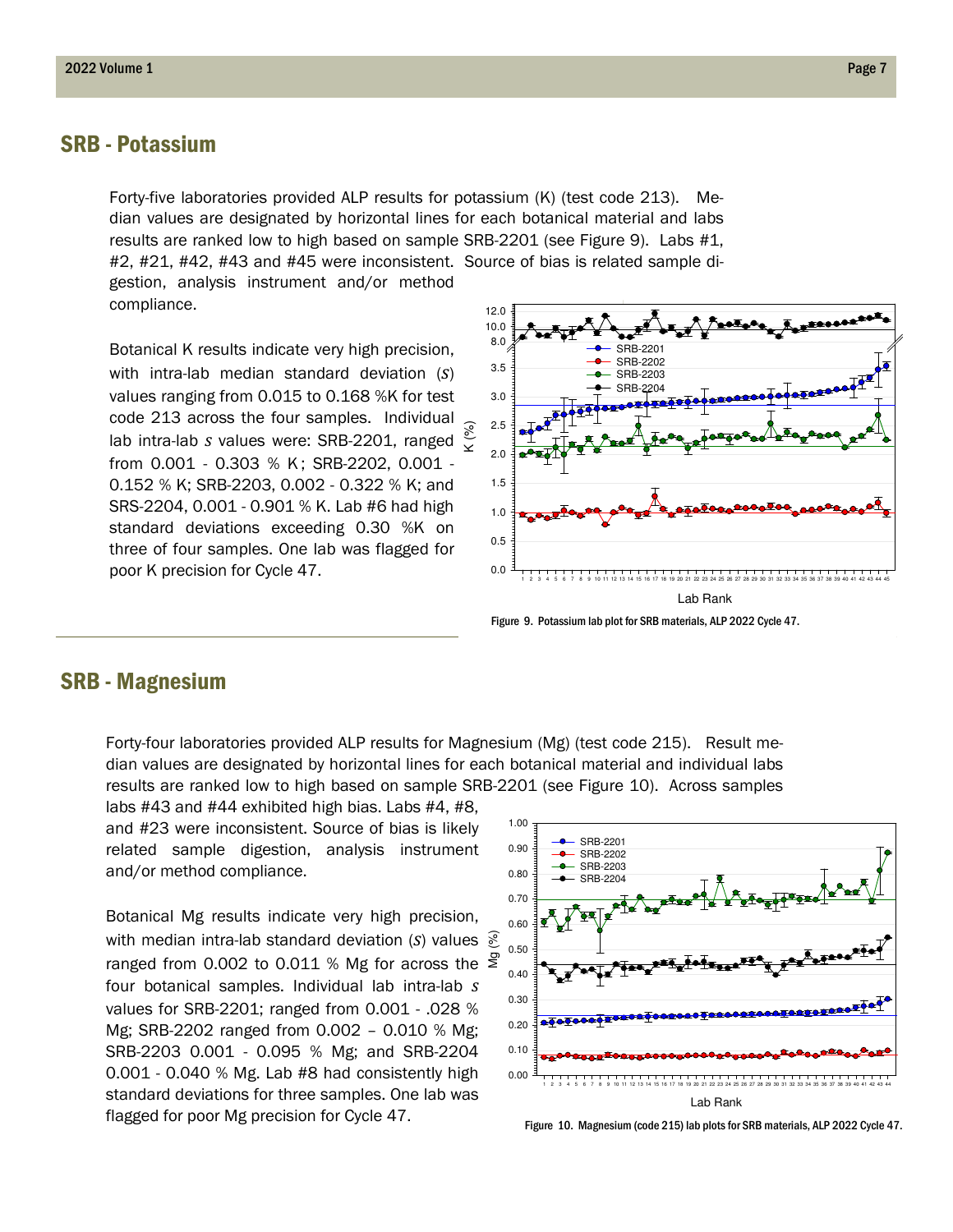#### SRW - Water EC

Fourteen laboratories provided ALP results for water EC (test code 302). Lab result were ranked low to high based on sample SRW-2201 (see Figure 11). Sample SRW-2203 had the highest EC in Cycle 47. Lab #12 indicated in consistency across samples. Lab #14 had high bias on a;; three samples. Source of bias is likely associ-

ated with EC probe performance and/or calibration.

EC precision across the three water materials indicates very high precision, with intra-lab median Std values of 0.0003, 0.0004 and 0.003 dSm<sup>-1</sup>, respectively.  $\frac{5}{9}$ <br>Precision for sample SRW-2201 was the ପ୍ର Precision for sample SRW-2201 was the most consistent across the fourteen participating laboratories. Intra-lab  $s$  values for lab #8 exceeded 0.006 dSm-1 on SRW-2202. Highest precision was noted for lab #10 with intra-lab s values of < than 0.0006 dSm-1 for all three samples.



#### SRW - Mg Results

Fifteen laboratories provided ALP results for water Ma (test code 303). Lab results were ranked low to high based on sample SRW-2201 (see Figure 12) lowest in Na

concentration. Median values are designated by horizontal lines. Labs #15 showed consistent high bias on two of thee samples, and is likely a result of a calibration error.

Na precision across the three water solution matrices indicates excellent precision, with intra-lab s values of 0.005, 0.003, and 0.033 meq L-1 for SRW-2201, SRW-2202, and for SRW-2203, respectively. Water Mg precision was excellent for all individual labs with only labs #2 and #10 exceeding 0.05 meq  $L^1$  Mg on two of the three samples. Two labs were flagged for poor precision on ALP Cycle 47 for Mg content.



Figure 12. Water Mg distribution plots for SRW materials, ALP 2022 Cycle 47.